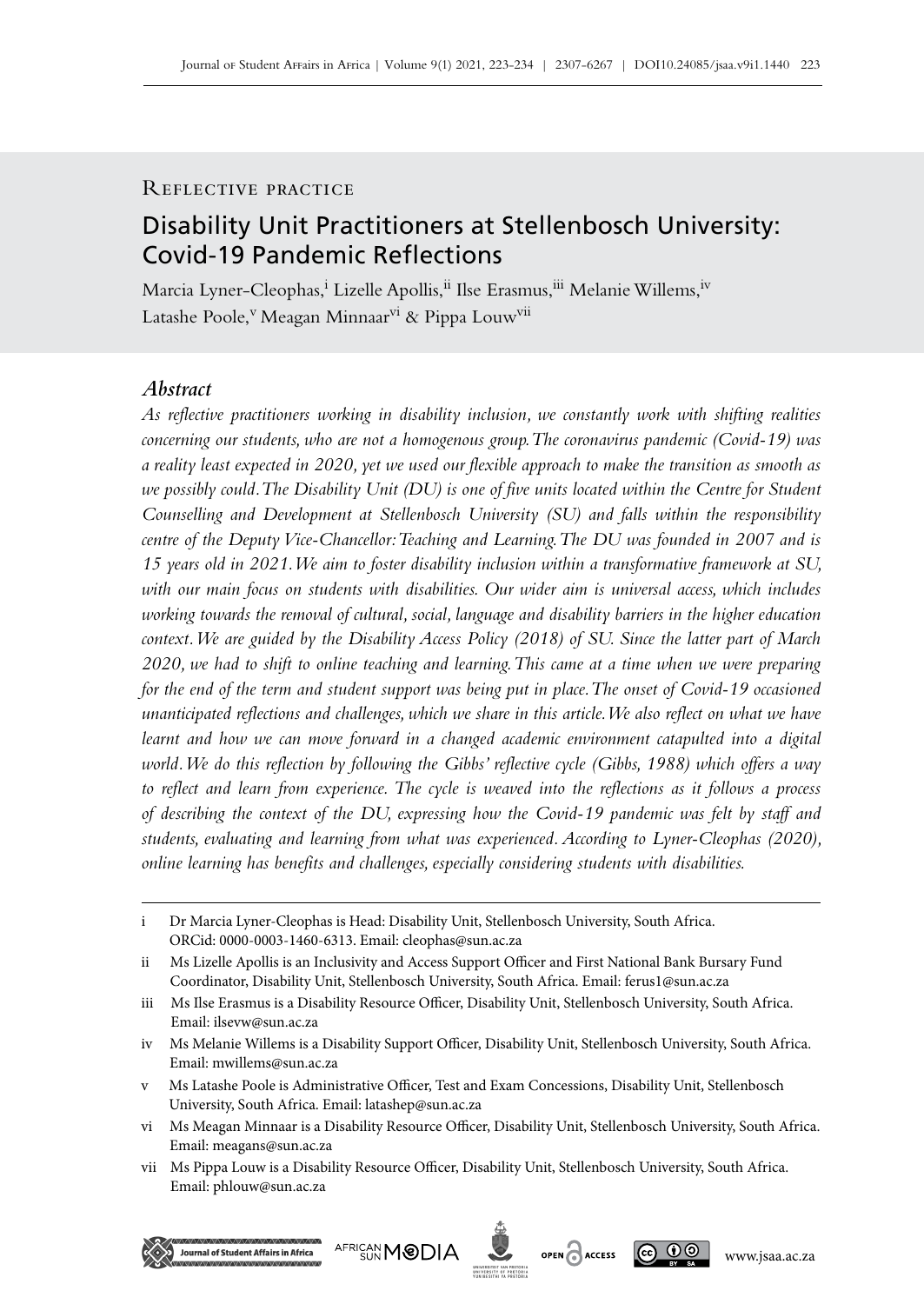#### *Keywords*

*accessible information; assistive technology; disability inclusion; disability unit; hybrid learning; online learning; pandemic; students with disabilities; universal access; universal extra writing time*

### *Introduction and Contextualising the Disability Unit*

The Stellenbosch University (SU) Vision 2040 (SU, 2018a) and Disability Access Policy (SU, 2018b) echo the values that underpin the work of the DU. Excellence, compassion, accountability, respect and equity are the values that inform our vision at SU. We hereby aim for an enabling environment for our students and the systemic disability inclusion of staff and students, although our focus is chiefly on students. We managed to pursue these values during the pandemic.

The DU had approximately 462 students who had indicated a disability on application to SU in 2020. While this is the number of students who disclosed a disability, those who seek support is far greater, totalling approximately 768 students in all years of study that were receiving support in 2020 (SU, 2020d). At times, students are known to not disclose a disability, or they do not view their difficulties as a disability.

A wide range of students with disabilities are seen at SU. These include students with physical or sensory disabilities such as deaf, blind and visually impaired students, chronically ill students and students with neurological difficulties. Mental health conditions that require support also fall into this category.

The types of support that students receive at SU can include extended time on tests and examinations, the use of a computer to write examinations (the main means of communication during Covid‑19) and the use of scribes or readers (mainly electronic means are used, such as JAWS, ZoomText and Read & Write).

The Biopsychosocial Model of Disability espoused by the World Health Organization (WHO, 2002) confirms that people with disabilities are not one-dimensional. No two students with the same disability are the same. General functioning, biological, psychological, social and political factors, education, health and economics include elements important to consider when students come to university. Psychological and emotional realities are highlighted by Watermeyer and Swartz (2008) as is the impact of the broader social and physical context by Oliver (2009).

Context is clearly important, and the nature of the disability and its manifestation impact various areas of life. A student with a disability will therefore be impacted by what is occurring in broader society and will have psychological and emotional responses to events, whether at domestic, national or international level, like all other students. On a personal level, students with disabilities experience more anxiety than students without, depending on the nature of their disability.

The Disability Access Policy is of relevance to SU as a whole. This means that disability inclusion on campus is the responsibility of everybody on campus and not only of the DU.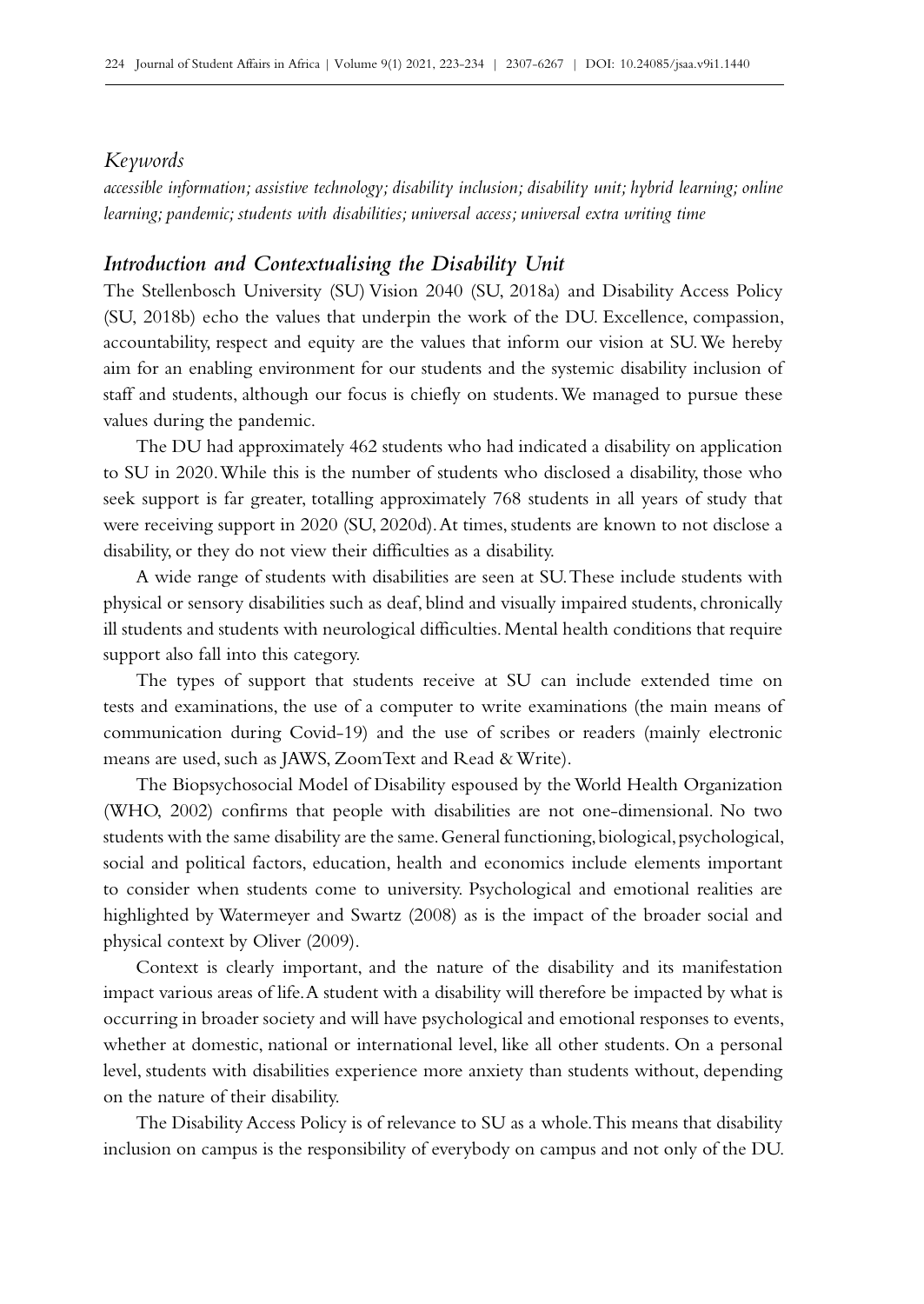# *Our General Response to Covid‑19*

Just as we were rounding off the first term at SU, the Covid-19 pandemic was thrust upon us (SU, 2020a). We were finalising our students' academic support plans and test and examination concessions, putting in place assistive technologies (hardware and software) and ensuring funding in accordance with students' specific financial and other support needs when the pandemic struck. Staff and students were asked to vacate their offices, classrooms, laboratories, libraries and residences at SU. This was an anxiety-provoking and uncertain time for staff and students. Our most vulnerable students became more anxious during this time, and we needed to acknowledge and respond to the vulnerability, as well as contain our emotions and experiences of the pandemic.

The South African government, SU and global organisations such as the United Nations (UN, 2020) issued notices and policy briefs that care should be shown to the most vulnerable people in society during this time. It was expected that inequalities would be exacerbated during this time and that the educational sector would not be spared.

Our main response was to provide continued support to students with disabilities through Emergency Remote Teaching, Learning and Assessment (ERLTA). While ERTLA was a challenge for some students and staff, learning took place for all.

#### *South African Realities*

The Department of Higher Education in South Africa acknowledges the barriers that exist in the post-school sector for people with disabilities and describes ways in which these obstacles can be overcome, but in broad policy terms only. Even though this national disability framework is contested (Ngubane-Mokiwa, Mutanga & Bothwell, 2018), it nonetheless provides a foundation to build on. Emphasis is placed on the digital economy and assistive devices and how these add to the support to students with disabilities.

The Covid-19 pandemic exacerbated the inequalities in Africa (UN, 2020). Inequalities were witnessed at SU too, but these could mostly be sorted out through negotiations between students and SU despite initial South African government guidelines and policies. For example, it was easy for certain students to go home at short notice when asked to do so but more challenging for those who experienced funding restraints and had to travel long distances. Taking national or international flights home was not an easy option.

Most students commute to campus daily and stay on campus to have access to Wi‑Fi and data given the existing infrastructural networks, particularly when access at their homes is non-existent or their circumstances are not conducive to study. A few students with disabilities did stay in Stellenbosch, in either private or SU residences during this time. They had to adjust to being isolated from other students and staff during the hard lockdown and to only focus on their studies. To the students who stayed behind, they felt that they were in a hard lockdown throughout the varying levels of the pandemic, as they were restricted to their residences. All safety and social distancing precautions determined by the South African government had to be adhered to.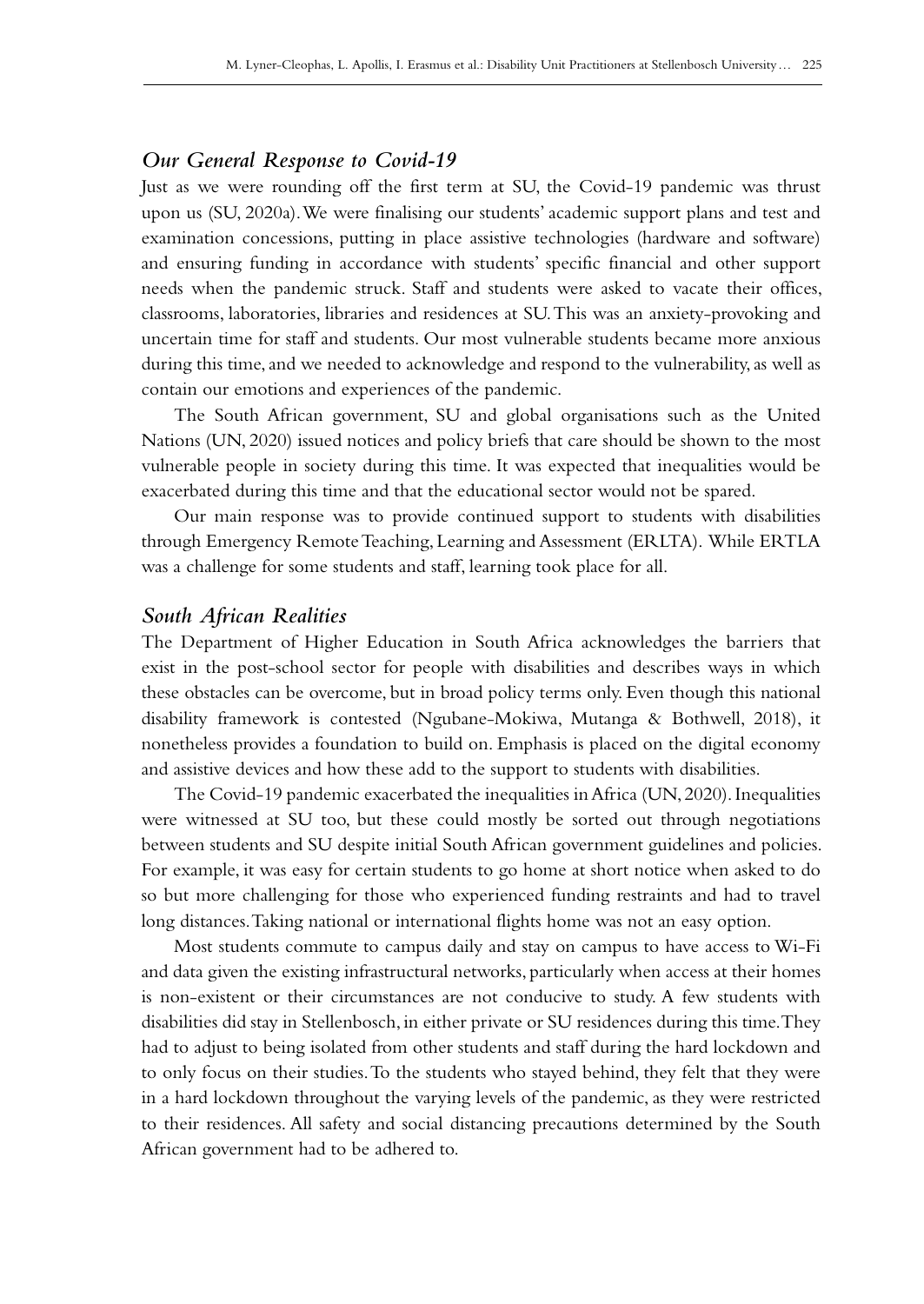## *Academic Support and Counselling Online*

The ERTLA was instituted to include all students in the online environment and to facilitate successful study (SU, 2020b). This developed to the extent that during the second semester, further student engagement was put in place. This included online tutors, flexible assessment practices, and a mentor programme for certain modules, additional online assessments and assignments, increased consultation time and increased synchronous and asynchronous teaching activities.

Accessibility in ERTLA developed well since the start of the lockdown, and flexibility was introduced. While students initially only received a PowerPoint presentation or a voice recording explaining the PowerPoint, it helped, especially deaf students, to have the recordings converted into text for better access. Deaf students who used South African Sign Language as a first language found that their interpreters could establish a workable online medium to explain presentations sent to them by their lecturers. They also did online assessments with Sign Language interpretation.

Sufficient data, access to devices, good bandwidth and electricity access became additional matters to contend with, particularly during the first semester. Lecturers had to find ways to do assessments in an inclusive manner. Many found universal extra time measures to be a good solution to connectivity issues, and this benefitted all students. They felt at ease that they would have sufficient time to complete assignments and assessments. Additional extra time during online assessments was granted where this was approved by SU, also through an online process.

Academic support consultations took place via MS Teams, WhatsApp, telephone and Zoom. We were very flexible in our response to students during this time, providing psychosocial support as well as academic counselling as needed to students with disabilities. Most students had adjusted by the end of the second term.

### *Collaboration-Enhanced Flexibility*

When students left campus, they increasingly experienced data constraints and problems with hardware. This was largely addressed by agreements between SU and technology service providers, telecom companies such as Mweb, Cell-C and Vodacom, the National Student Financial Aid Scheme (NSFAS) and the Department of Higher Education and Training. The University developed various work streams, including the teaching and learning work stream. Training of lecturers took place during April, and students were given further guidance on how to access teaching and learning material on their learning management system called SUNLearn. Specific information was also shared with the focus on students with disabilities, such as how to apply for test and examination concessions and how extra time would work online (SU, 2020b). In the teaching and learning work stream, there was Student Representative Council representation, including a special needs manager. This student had a visual disability and worked very closely with the DU and the teaching and learning work stream, providing pertinent information on students' experiences during the pandemic, which informed better practices.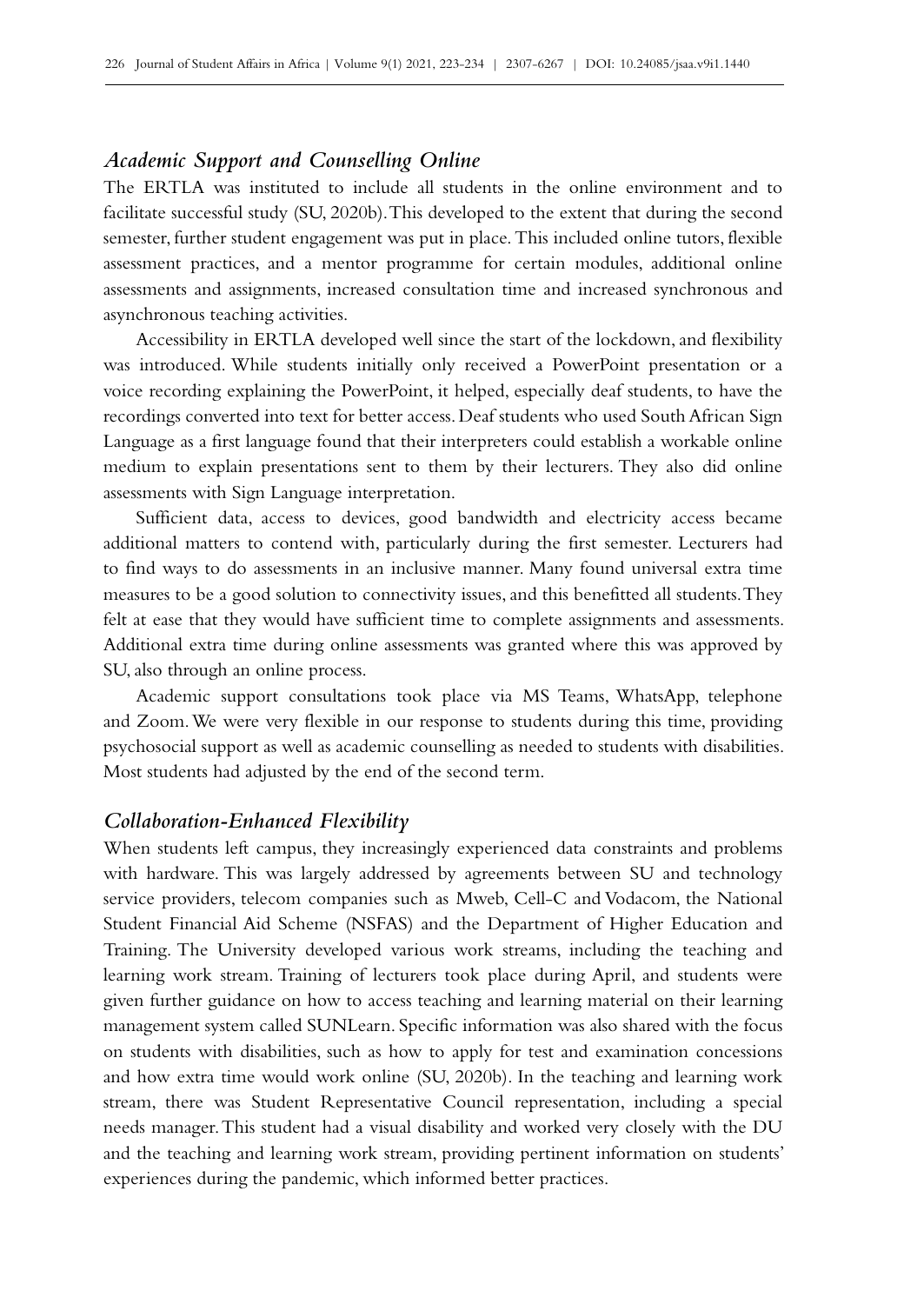Some students with neurodevelopmental disabilities, for whom the lack of structure made it hard to adapt to the home environment, found the transition to ERTLA disruptive. This created increased anxiety. Classes were not always at set times and recordings of lectures were often sent later, which made it hard for students to manage their time and develop their own programme. However, students who experienced social anxiety often found this transition to be easier as they did not have to contend with the anxiety around interactions and the big classroom spaces of SU. Some students with psychosocial difficulties could also adjust their day according to their sleep pattern (Widnall, 2020).

### *Phased-in Return of Students*

In a measured and cautious manner, a third of students were allowed to return to campus around mid-year but in an online way as far as possible, including practical and researchbased course work. The necessary physical distancing and hygiene measures were in place. Returning to the various campuses was done in phases and under controlled circumstances. Firstly, the Faculty of Medicine and Health Sciences welcomed its final-year students back to the Tygerberg campus. After this, final-year students who had to be on campus for research purposes, practical sessions and laboratory work or who were experiencing extreme difficulties at home could return to our main campus.

The return of the remaining two-thirds of students commenced at the start of writing this article and was instituted from 1 September. Detailed plans for students had not been implemented, except that the ERTLA support mechanism process was to continue in most faculties. Certain students with disabilities were requested, by invitation, to return to campus as they were struggling in the online environment to adapt to coursework, which they found useful. Additionally, if students struggled in the home environment, they could return to residences while still adhering to the necessary social distancing and hygiene regulations.

### *Financial Support*

In South Africa, no specific ring-fenced funding for students with disabilities is built into subsidies to universities. Students in the low-income brackets can source funding through the NSFAS, a government funding scheme that ensures access to funds for tuition, accommodation, meals, books, living costs, and assistive technology and support.

When the pandemic struck, the NSFAS decided that all students receiving funding would receive laptops. This came after SU had already embarked on a drive to ascertain which students needed data and devices such as laptops to continue their studies online. About 1500 SU students received laptops. These are on loan to students and if returned will not be charged against their student account at the end of lockdown. Those who do not return the laptop will be charged for it at the end of lockdown. The NSFAS offered to pay such charges for any NSFAS-funded student who borrowed a laptop from universities and wished to keep it after 2020. During these difficult times, all NSFAS-funded students received their full food allowances, book allowances and accommodation fees for the year,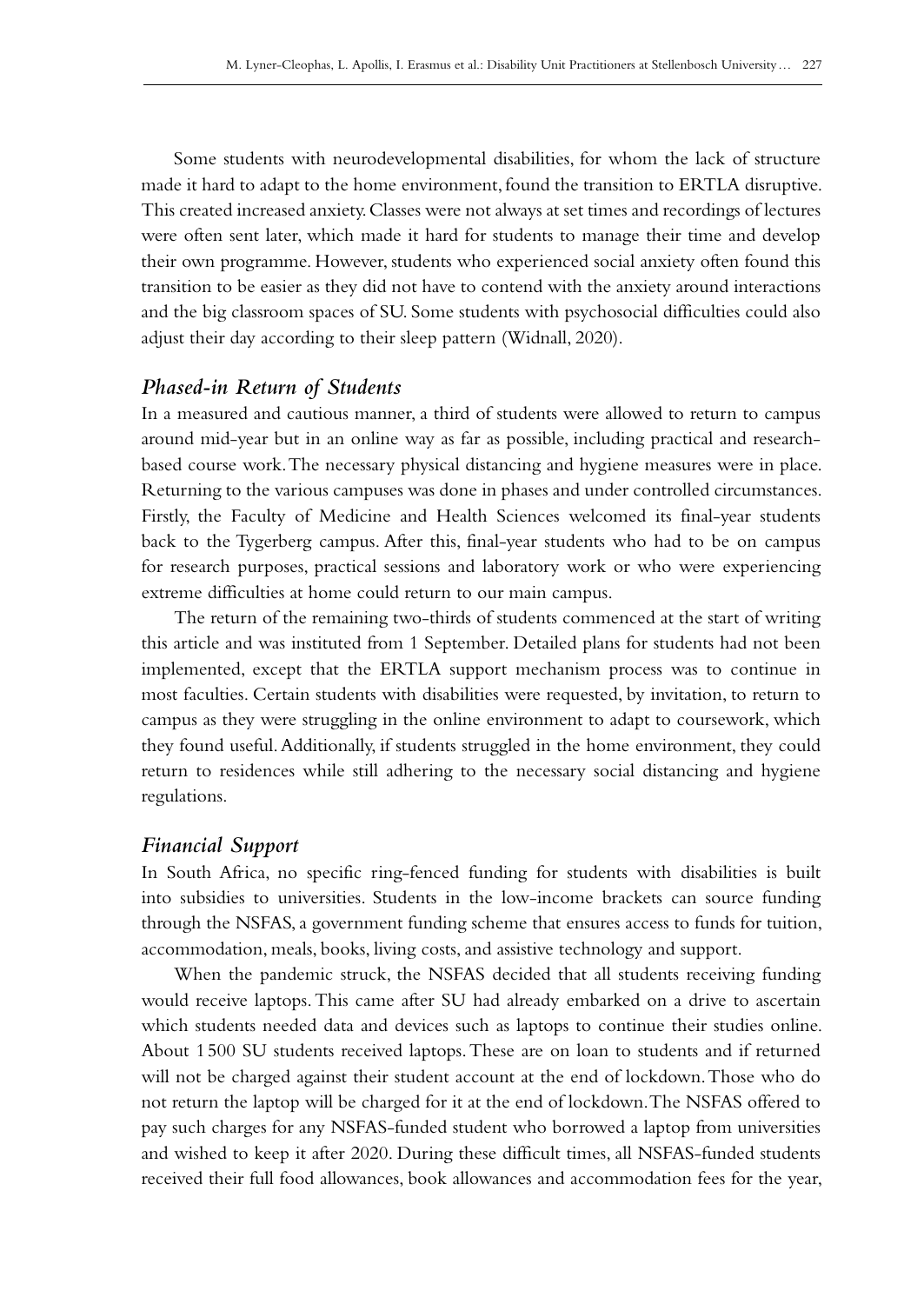bearing in mind that SU did cost adjustments for students who left campus and were not using campus services such as residences on campus. A payment relief agreement was made.

However, students with annual family incomes above R600 000 South African rands do not have access to funding from NSFAS. The importance of private sector funds as an adjunct to funding in the disability sector in the post-school sector cannot be emphasised enough, given this context.

Additionally, the DU receives private sector funding from First National Bank, one of the biggest banks in South Africa. Through the FirstRand Foundation that manages the bank's corporate social investment projects, it supports a range of sectors, such as education. SU is one of the beneficiaries of such funding. The DU had built in a large contingency fund with the FirstRand Foundation to cover any unexpected expenses incurred by students with disabilities. This was invaluable as requests that arose during the pandemic were for extra tutoring in the online environment, extra data for tutors and students, and assistance with an internet package to enable academic work off campus. The funding provided by the FirstRand Foundation allowed us to provide a mentor who helped to support students during lockdown. To have a fellow student with a disability check in with a FirstRand-funded student was invaluable as students often felt isolated and confused during this time. Both the NSFAS and First National Bank were flexible about support during the pandemic.

The Michael and Susan Dell Foundation was an additional funder that enabled support in the online environment (SU, 2020c), and this funding was only procured during ERTLA.

### *Course Workload Adaptations*

Many students reported an increase in workload during the off-campus and online work period. At times students became overwhelmed by the heavy workload and this added much stress to their already stressed lives. The University gave students a chance to deregister from study modules with no negative consequences during the first semester, and these modules could be resumed in the new academic year in 2021. This provided much relief to many students, although some were uncertain about this due to not knowing how long the pandemic would last. We provided academic counselling to a few students with disabilities who were at risk of deregistering entirely. In most cases, we managed to assist them with lightening their course load so that they did not deregister completely but rather staggered their course load by deregistering for some subjects and focusing on those that they could cope with. Some students with learning disabilities experienced increased anxiety, and they opted for this solution as well.

### *Assistive Technology in the Online Environment*

The use of technology became increasingly universal for all students in the online environment (SU, 2020b). Support measures were put in place to assist students with online learning. Through long-time collaboration between the DU and HUMARGA (an SU computer user area for students in the humanities), specialist knowledge regarding assistive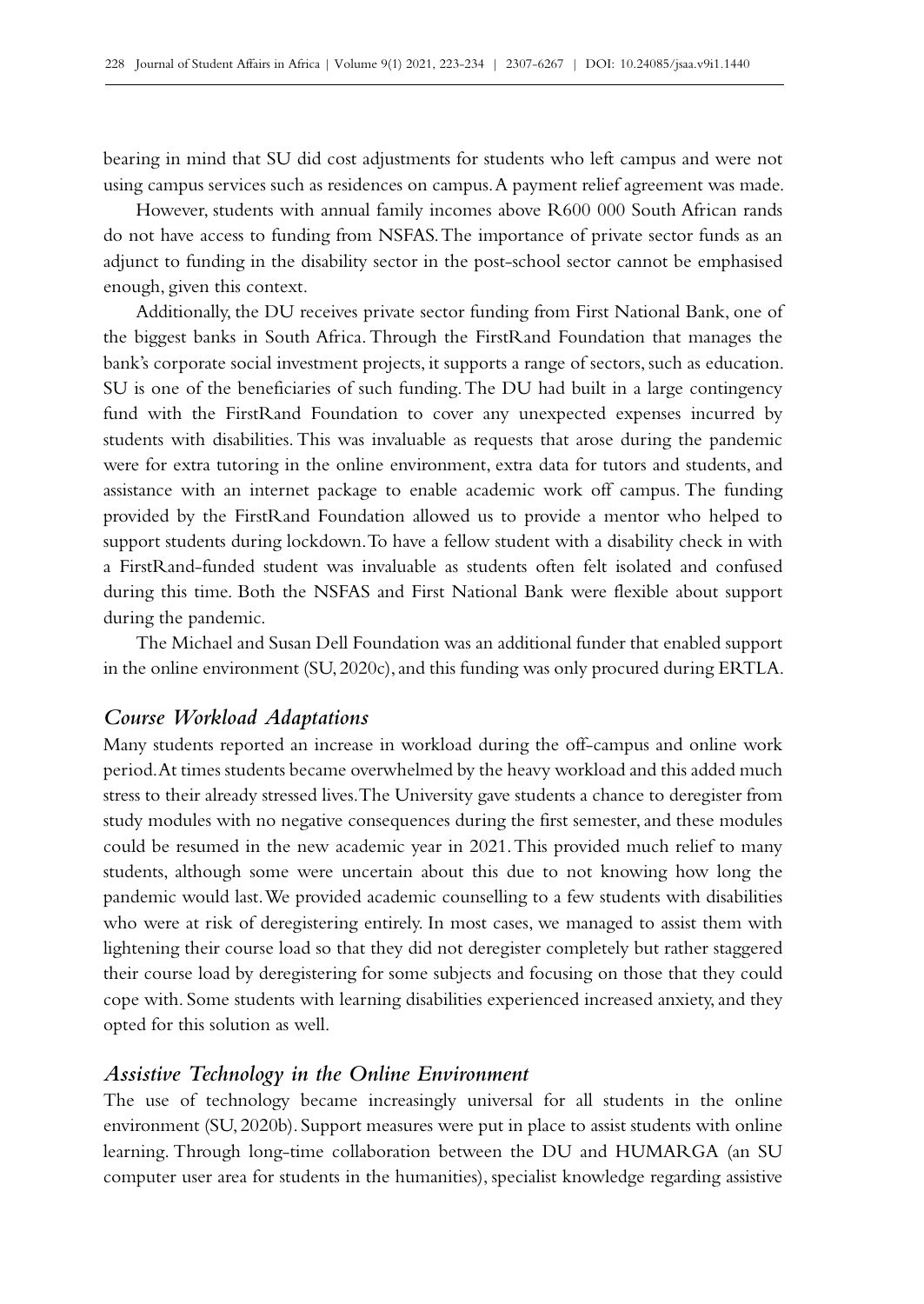technology is shared and students are generally adequately supported in this way. Many students with disabilities were already acquainted with assistive technologies as an adjunct to the technology generally used by all students, such as computers, laptops, tablets and smartphones. Assistive technology commonly used for reading, assignments and assessments at SU includes JAWS, Zoom Text and Read & Write (Lyner-Cleophas, 2019). Students are very grateful for this relatively easy access to assistive technology support. It provides invaluable academic support and allows for better access to academic material, in line with our policy of improving access to students with disabilities, which is not only physical but also regarding information.

About 49 students used the services of the Resource Office at the DU in 2020 where learning material is adapted. Staff here also source e‑books. Despite the shift off campus, material could still be adapted, although the channel of distribution to the students shifted to OneDrive and Dropbox. Since the students had assistive technology available on their personal computers, they could continue to study independently. For example, a blind student studying theology is continuing his Biblical Hebrew studies with his tutor using Skype meetings and pre‑recorded lectures. His learning material in Braille is made available in an electronic format that he can read on his electronic Braille display. He would not have been able to continue his Biblical Hebrew studies without this technology as it was impossible to produce hardcopy Braille material during lockdown.

Certain platforms such as SUNLearn, MS Teams and Zoom are a challenge to navigate with assistive technology such as screen readers and Braille displays. Some students needed extra training before they were able to take part in discussions, access learning material and complete assessments.

#### *Assessments in the Online Environment and Adaptations*

Students with disabilities in particular were anxious about how they would be able to link up to classes once the new term started in April 2020 and do their assessments, particularly in cases where they received scribes and extra time as support when on campus. Online quizzes were formative ways to assess students' knowledge in certain areas of work. Concerns were raised by students about being granted extra time for these quizzes.

For the most part, the online quizzes worked well and lecturers could make individual adaptations to students' quiz time. During the June 2020 examinations, all students were granted examination paper downloading time of mainly five minutes and uploading time of mainly thirty minutes after they had completed their papers. This allowed for any internet uploading and downloading difficulties that students might have experienced during the examination starting and completion process – universal extra time was allowed for the technological processes to be completed. However, there were lecturers who were not aware of this concession or forgot to provide extra time. Some lecturers also thought that the extra uploading and downloading time would be sufficient for those students with disabilities who already qualified for extra time. Such students, however, needed extra time additional to the extra uploading and downloading time granted to all. Where such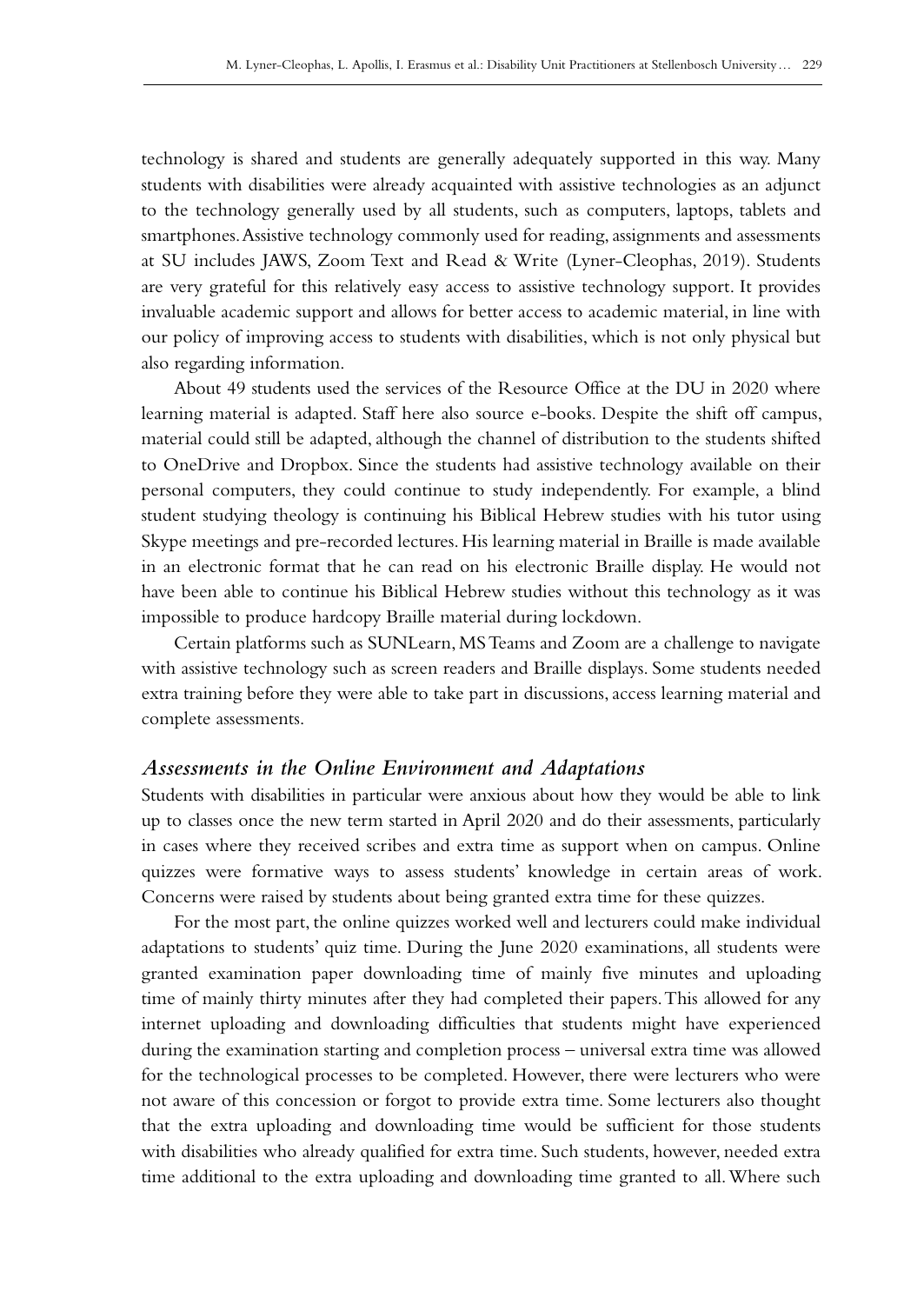uncertainties emerged, lecturers made the necessary allowances. Lecturers also had to learn how to adjust extra time for quizzes as this form of formative assessment was often used during ERTLA.

# *Test and Examination Concessions: Background*

In line with the SU policy for inclusivity regarding assessments, we have a well-established process in place whereby students can apply for test and examination concessions depending on their specific disability. During ERTLA, the process to apply for concessions at SU shifted to a fully electronic system where applications for test and exam concessions were worked through on an MS Teams group and where applications could only be sent to [skryftyd@sun.ac.za](mailto:skryftyd%40sun.ac.za?subject=) and the option to hand in a hardcopy was eliminated. Most buildings were closed with most staff members working online and off campus.

The Extra Writing Time Committee could not meet physically, but the members sent their comments via an electronic system to each other for approval. Once approved, the specific concessions were loaded onto the examination system. However, official letters could not be printed for students to collect at offices, due to their closure during this time. Confirmation of extra writing time letters were thus emailed to students and faculty support officers informed lecturers that the extra writing time and other concessions had been loaded onto the class lists. The practice of loading of the concessions that students are granted has been in place for a few years. An awareness already exists on the part of lecturers about specific concessions to students, and they ensure that the necessary support is put in place, such as enlarged test papers, extra writing time, writing in a separate venue and electronic question papers due to students' using screen readers to read the papers.

During level 3 lockdown, the Examinations Office officials received permission to go to the office to print the concession letters, sign them, and scan and email them to all students who needed these letters. Letters could not be sent via the postal services as these were delayed and students' addresses were not always accurate on the SU system. After the 2020 registration, most students did not receive their updated concession letters for the year. As the Covid-19 lockdown started on 26 March 2020 in South Africa, before most tests were written, students did not have their official SU letters, which caused high anxiety when online quizzes took place when the second term started. In the rush to leave campus, several students who had updated their letters for 2020 left their letters at their residences.

Numerous applications for concessions were received for the June examinations as students became anxious regarding the impact that ERTLA was having on their studies. Online assessments made students anxious too. If an assessment that stretched over a few days was given to students, extra time was normally not granted because it was not as time pressured as a one-, two- or three-hour assessment. Universal granting of extra time was practised by a few faculties as an accommodation measure during this time.

### *Student Appointments in the Disability Unit*

Students would usually come to our offices physically to make an appointment. Some students might have been reluctant to make an appointment due to social stigma or other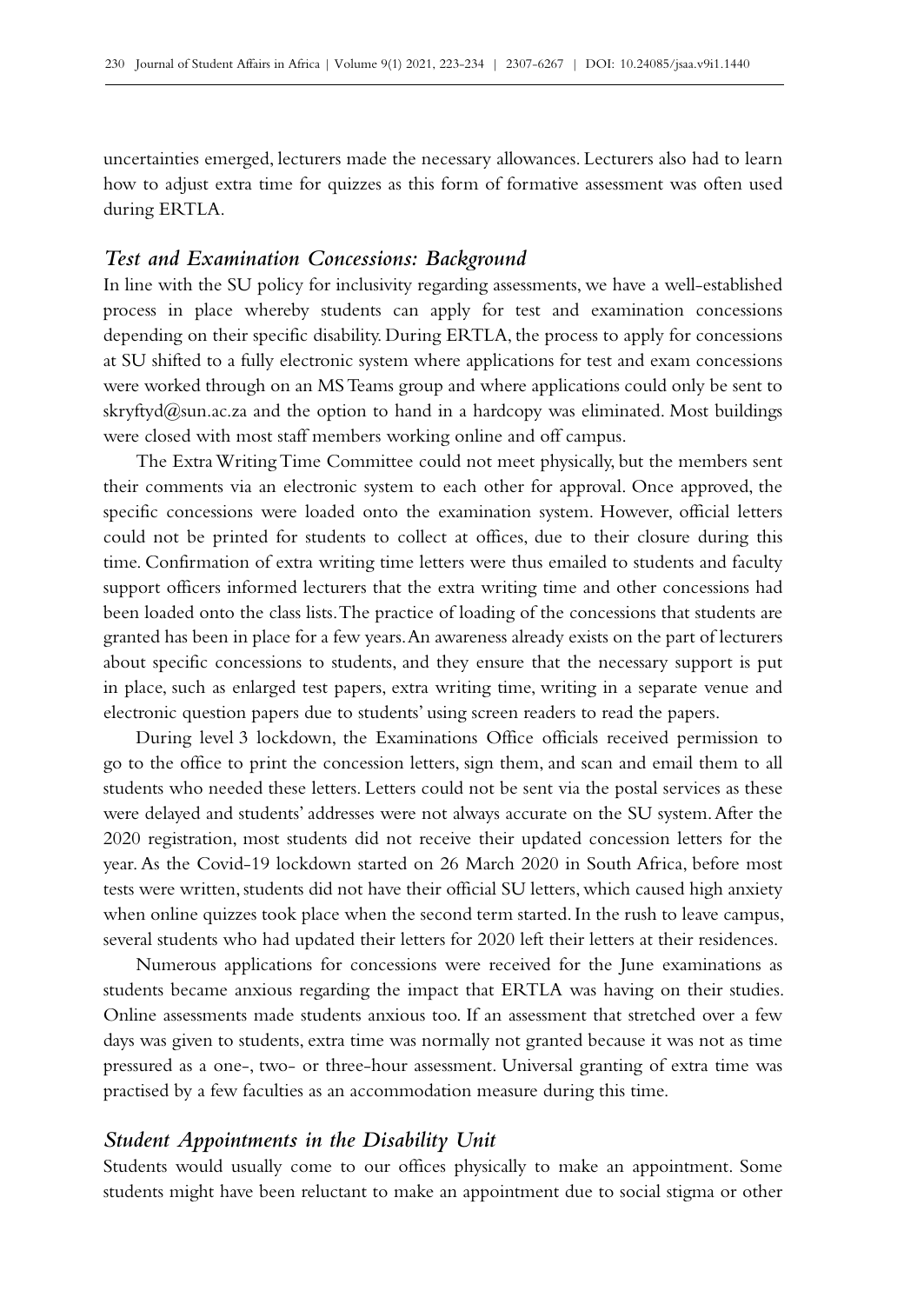anxieties around being seen at the Centre for Student Counselling and Development where the DU is situated. Approaching a disability support facility could also be construed as stigmatising to some students. During ERTLA, students could make appointments for virtual sessions via email to a generic disability  $@sum.ac.za$  email address or contact us individually. We had updated information sent by SU regularly for students to access support services, and contact details were very clear. We had regular contact with new and existing (pre-Covid-19) students. Office phone numbers were diverted to staff members' cell phone numbers and Skype for Business. Many used MS Teams as well for calls. This provided a degree of anonymity and a less exposed way of engaging with staff about their disability. In the online space, nobody would see students walking to our offices and this brought a measure of comfort to hesitant students who see our services or their disability as stigmatised.

### *The Disability Unit: Work-Life Balance*

One of the five values of the SU Vision 2040 is compassion and respect for staff and students. Not only students but also the staff who supported them had to manage their workload and time in their home environments, which often had their own dynamics, especially when children were also not attending school and had to receive home schooling.

Staff members generally structured their day to ensure work-life balance. Flexibility and not being too hard on oneself were important for wellness and self-care. Setting small goals, taking regular breaks, practising self-discipline, doing reflection and obtaining spiritual nurturance while ensuring that national lockdown rules were observed were a challenge but kept staff members balanced and well. As for students, internet connectivity, suitable hardware and load shedding were realities that had to be dealt with.

#### *Conclusion and Learnings*

We learnt that being an effective student or worker does not restrict one to the confines of an office or a lecture hall. Flexibility emerged as a big driver for effective work and study and could be considered as an important factor in a post-Covid-19 environment given resource pressures and constraints and the holistic wellness of staff and students.

Once data and devices had been acquired or upgraded, staff could continue to function online. Students were engaged via email, WhatsApp, telephone, cell phone, Zoom and Microsoft Teams, in most instances.

A hybridised mode of working, learning and assessment is possible given our diversity. Universal extra time is possible and all students benefit from it for various reasons, and given their diverse learning needs. This has been inadvertently tested as students with specific disabilities who had difficulty with class attendance, have previously asked for recorded lectures or podcasts, and this was never deemed possible. Now we know that students can get access to lecture material in various ways. Our systemic and collaborative way of working with students with disabilities has been and will continue to be strengthened.

A new student management system, SUNStudent, is being developed and will enhance students' online presence and enable better access for all. This online system has been put to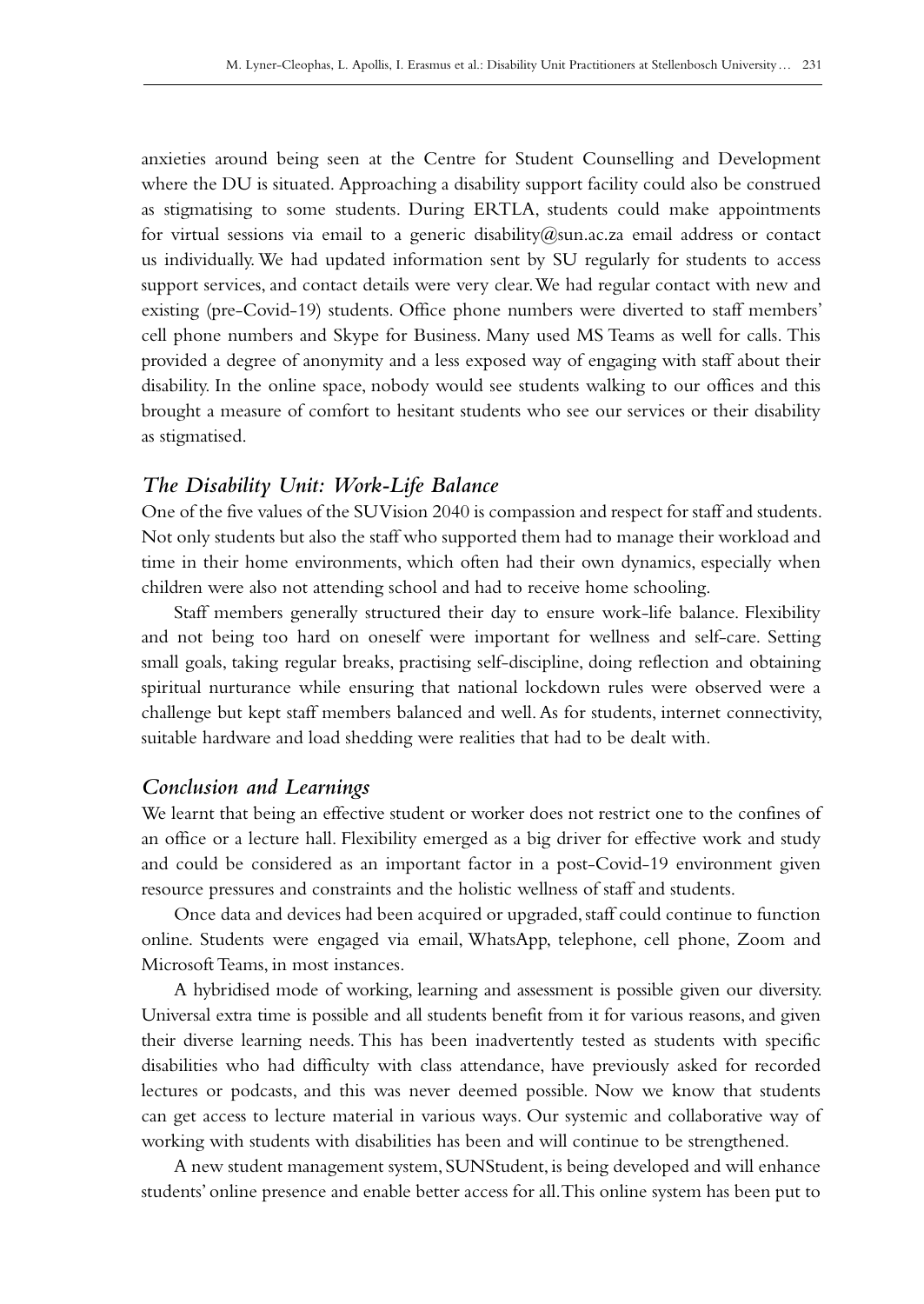the test in many ways, including our test and examination concessions application processes, and will be incorporated into the student data management system.

Tele-counselling and tele-consulting constituted additional learning for us. We used all means possible to continue to reach our students. Many students already use email as their main means of communication. This was strengthened during ERTLA.

### *In Future*

While most of what could be implemented is sustainable, we will need to think about aspects that are not, such as the data that was accessible to students during the pandemic. While it might not be possible to continue to provide data for off-campus classes, the hybrid way of working can ensure that students can access good bandwidth through their computer user areas, as done prior to the onset of the pandemic. Recorded classes or podcasts can be downloaded when on campus and be viewed data-free when at home, where there are bandwidth and data challenges.

We were afforded a chance to expand our means of communicating with our students, and in so doing reaching more students. In certain cases, students are more comfortable communicating via digital communication due to the stigma of disability and wanting to be less visible. We also became more aware of the protection of personal information in the online environment, regarding academic support and counselling sessions and students expressing their difficulties. The Protection of Personal Information Act (POPIA) will come into force in July 2021. We will need to ensure that information that should be protected is indeed protected in the increasingly digital environment and broaden access to students using our services through securing privacy for those who prefer this means of communication with our services in student affairs.

We will continue to work in a hybrid fashion with less staff presence in the office and more staff working from home. Our students will still be served effectively in a hybrid way of support, and we will meet with those whom we need to either virtually or face to face in the office and depending on their preferences for privacy. Ongoing reflection on the hybrid way of working will take place during the coming months and years.

Assistive technology and accessible information are two crucial elements that we have seen enhance student engagement with our services as well as teaching, learning and assessment. We need to ensure that no students are excluded from support services due to not having this access in place. We will continue to liaise with funding partners like we have been over many years and prior to the establishment of the DU in 2007, to continue to assist students with appropriate and updated technologies.

Ongoing collaboration with stakeholders on campus, but especially the private sector, is important in the digital educational environment. Assistive technologies (software and hardware) and access to data are strong enablers for the success of our students and how we render services. We will continue to strengthen this as we build and expand our support services.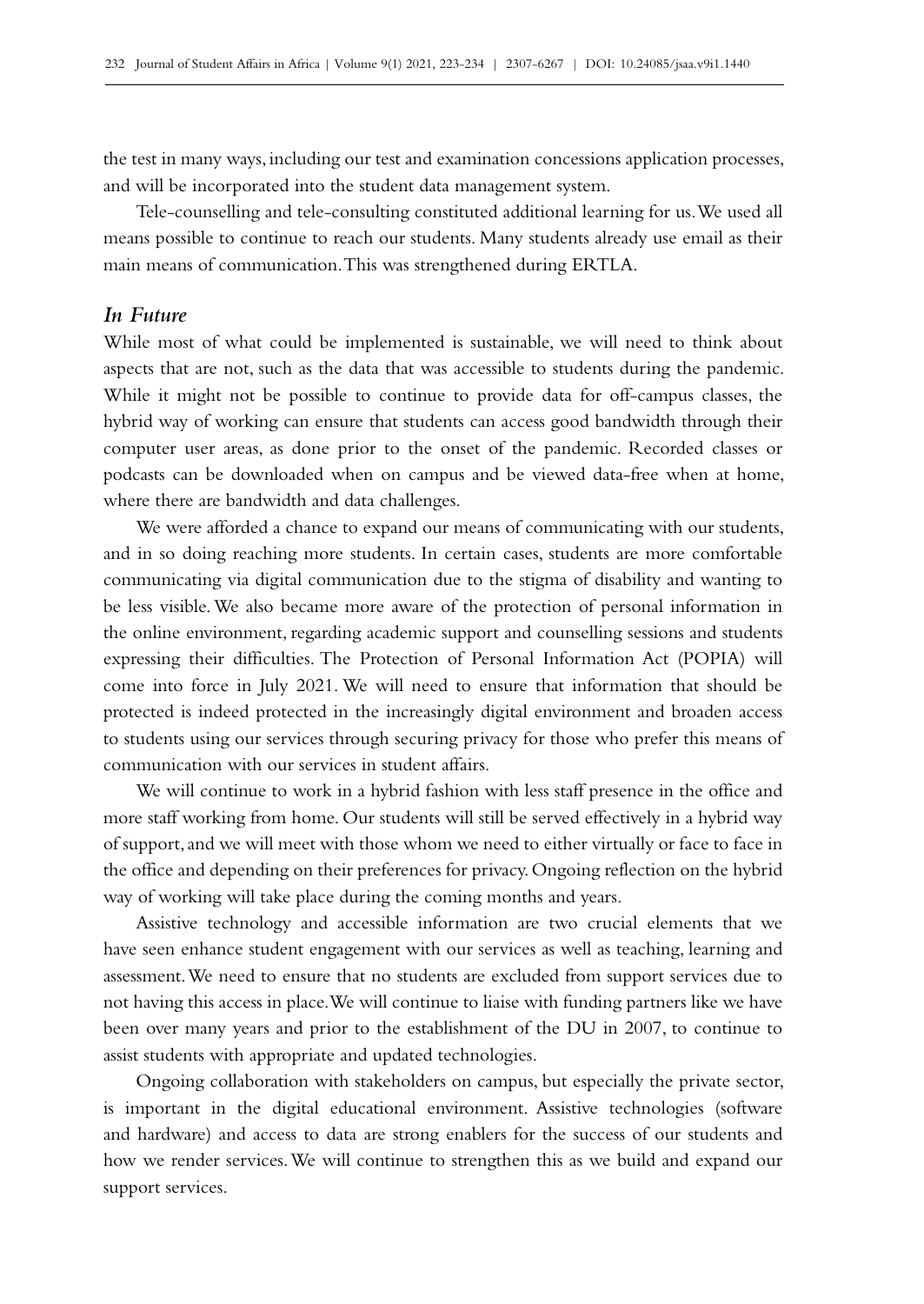# *Acknowledgements*

To all the students who mostly did well in adjusting to the online teaching and learning environment despite their specific learning needs, we are proud of you. To the staff who worked tirelessly and unselfishly and showed great flexibility to ensure that students were fully supported with their online teaching, learning, accessible texts and assessment needs. Well done! We are grateful to our partner HUMARGA who advised students on suitable assistive technologies. Our student assistant's input as a mentor and millennial is immeasurable.

# *Research Ethics*

This is a reflective piece of writing, and all reflections are those of the relevant staff members from the DU. No ethics approval was needed for this reflection on Covid-19 and support for students with disabilities from the vantage point of the DU at SU.

# *Conflict of Interest*

No conflict of interest arose in the writing of this reflective piece as the authentic voices of staff members and their experiences emerged.

## *Funding*

No funding was sought for this reflective piece of writing.

## *Disclaimer*

The views expressed in this article reflect the experiences of staff members working at the DU at SU.

## *References*

- Gibbs, G. (1988). *Learning by doing, a guide to teaching and learning methods.* [https://www.brookes.ac.uk/](https://www.brookes.ac.uk/ocsld/) [ocsld/](https://www.brookes.ac.uk/ocsld/)
- Lyner-Cleophas, M.M. (2019). Assistive technology enables inclusion in higher education the role of Higher and Further Education Disability Services Association (HEDSA). *African Journal on Disability, 8.*<https://doi.org/10.4102/ajod.v8i0.558>
- Lyner-Cleophas, M.M. (2020). *Online teaching should also consider students with disabilities*. [http://www.sun.](http://www.sun.ac.za/english/Lists/news/DispForm.aspx?ID=7441) [ac.za/english/Lists/news/DispForm.aspx?ID=7441](http://www.sun.ac.za/english/Lists/news/DispForm.aspx?ID=7441)
- Ngubane-Mokiwa, S., Mutanga, O. & Bothwell, M. (2018). *South Africa's new higher education disability policy is important, but flawed*. [https://www.researchgate.net/publication/329247845\\_South\\_Africa%27s\\_](https://www.researchgate.net/publication/329247845_South_Africa%27s_new_higher_education) [new\\_higher\\_education](https://www.researchgate.net/publication/329247845_South_Africa%27s_new_higher_education)
- Oliver, M. (2009). *Understanding disability. From theory to practice*. Palgrave MacMillan. [https://doi.org/](https://doi.org/10.1007/978-1-137-05492-0) [10.1007/978-1-137-05492-0](https://doi.org/10.1007/978-1-137-05492-0)
- SU (Stellenbosch University) (2018a). *Vision 2040 and strategic framework 2019–2024*. [https://www.sun.](https://www.sun.ac.za/english/Documents/Strategic_docs/2018/Vision-2040-Strategic-Framework-2019-202) [ac.za/english/Documents/Strategic\\_docs/2018/Vision-2040-Strategic-Framework-2019-2024.pdf](https://www.sun.ac.za/english/Documents/Strategic_docs/2018/Vision-2040-Strategic-Framework-2019-202)
- SU (2018b). *Disability access policy*. [https://www.sun.ac.za/english/policy/Policy%20Documents/Disability](https://www.sun.ac.za/english/policy/Policy%20Documents/Disability%20Access%20Policy%201%20April%202) [%20Access%20Policy%201%20April%202018.pdf](https://www.sun.ac.za/english/policy/Policy%20Documents/Disability%20Access%20Policy%201%20April%202)